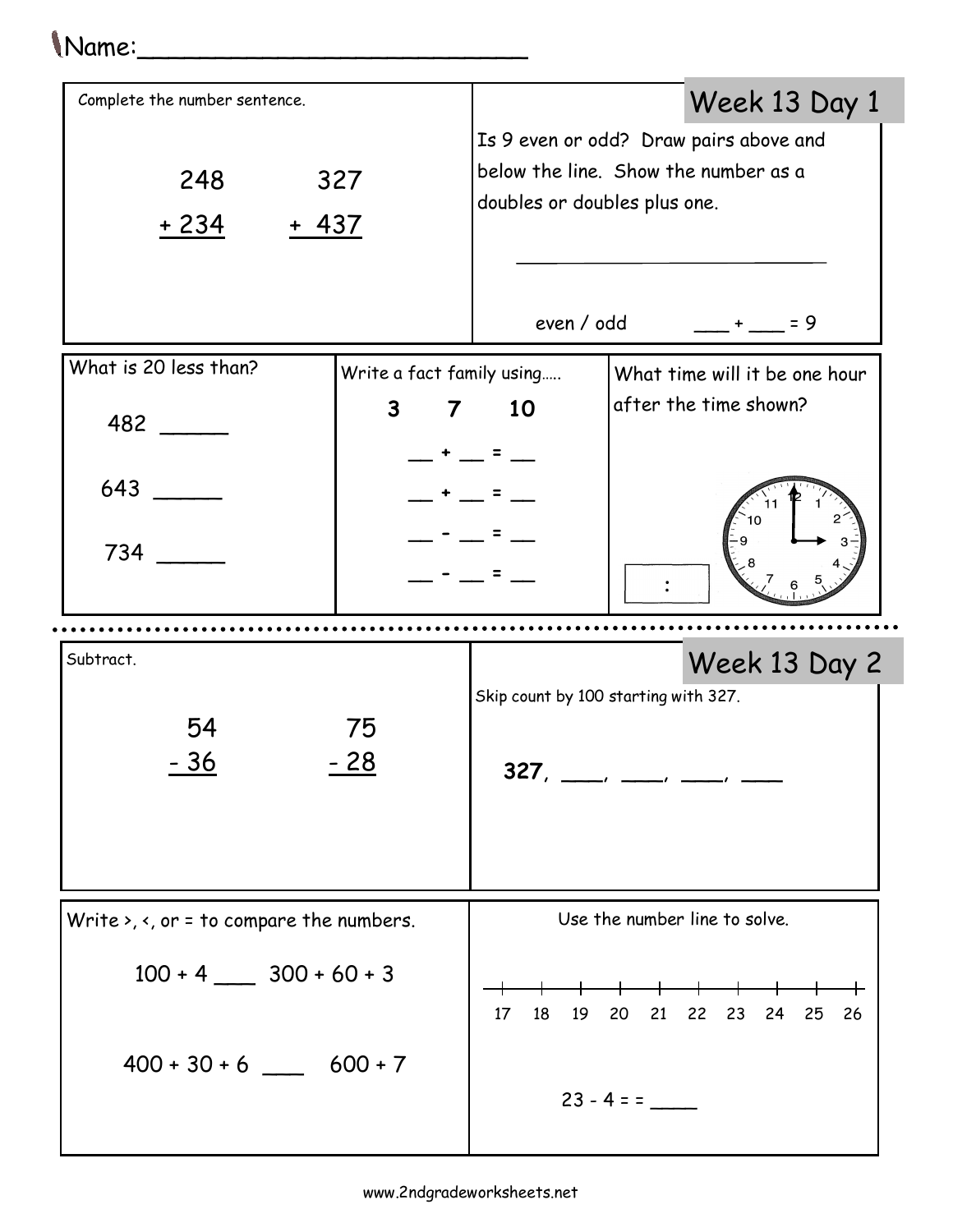| <i>Name</i> :                                                                                                        |                                       |                                                             |                                 |  |                               |  |
|----------------------------------------------------------------------------------------------------------------------|---------------------------------------|-------------------------------------------------------------|---------------------------------|--|-------------------------------|--|
| Complete the number sentence.                                                                                        |                                       |                                                             |                                 |  | Week 13 Day 3                 |  |
|                                                                                                                      |                                       | How much money?                                             |                                 |  |                               |  |
| $7 + \_ = 17$ $7 + ? = 17$<br>$2 =$                                                                                  |                                       |                                                             |                                 |  |                               |  |
| Use repeated addition to<br>show how many boxes there<br>Put the numbers in order from<br>least to greatest.<br>are. |                                       |                                                             | How many faces and<br>vertices? |  |                               |  |
|                                                                                                                      |                                       | 345, 455, 715, 358                                          |                                 |  |                               |  |
|                                                                                                                      |                                       |                                                             |                                 |  | sides _____vertices           |  |
|                                                                                                                      |                                       |                                                             |                                 |  |                               |  |
| What would you use to measure a couch? Circle one.<br>ruler<br>yardstick<br>measuring tape                           |                                       | Week 13 Day 4                                               |                                 |  |                               |  |
|                                                                                                                      |                                       | What is 10 more than?                                       |                                 |  |                               |  |
|                                                                                                                      |                                       | $568 \underline{\hspace{1cm}} 751 \underline{\hspace{1cm}}$ |                                 |  | 847 $\qquad$                  |  |
|                                                                                                                      |                                       | What is 100 more than?                                      |                                 |  |                               |  |
|                                                                                                                      |                                       | $455$ $752$ $22$                                            |                                 |  |                               |  |
| Partition (divide) the shape into 8<br>equal parts.                                                                  | Write the number in<br>expanded form. |                                                             |                                 |  | Draw a shape with 3 vertices. |  |
|                                                                                                                      |                                       | 7593                                                        |                                 |  |                               |  |
|                                                                                                                      |                                       |                                                             |                                 |  |                               |  |